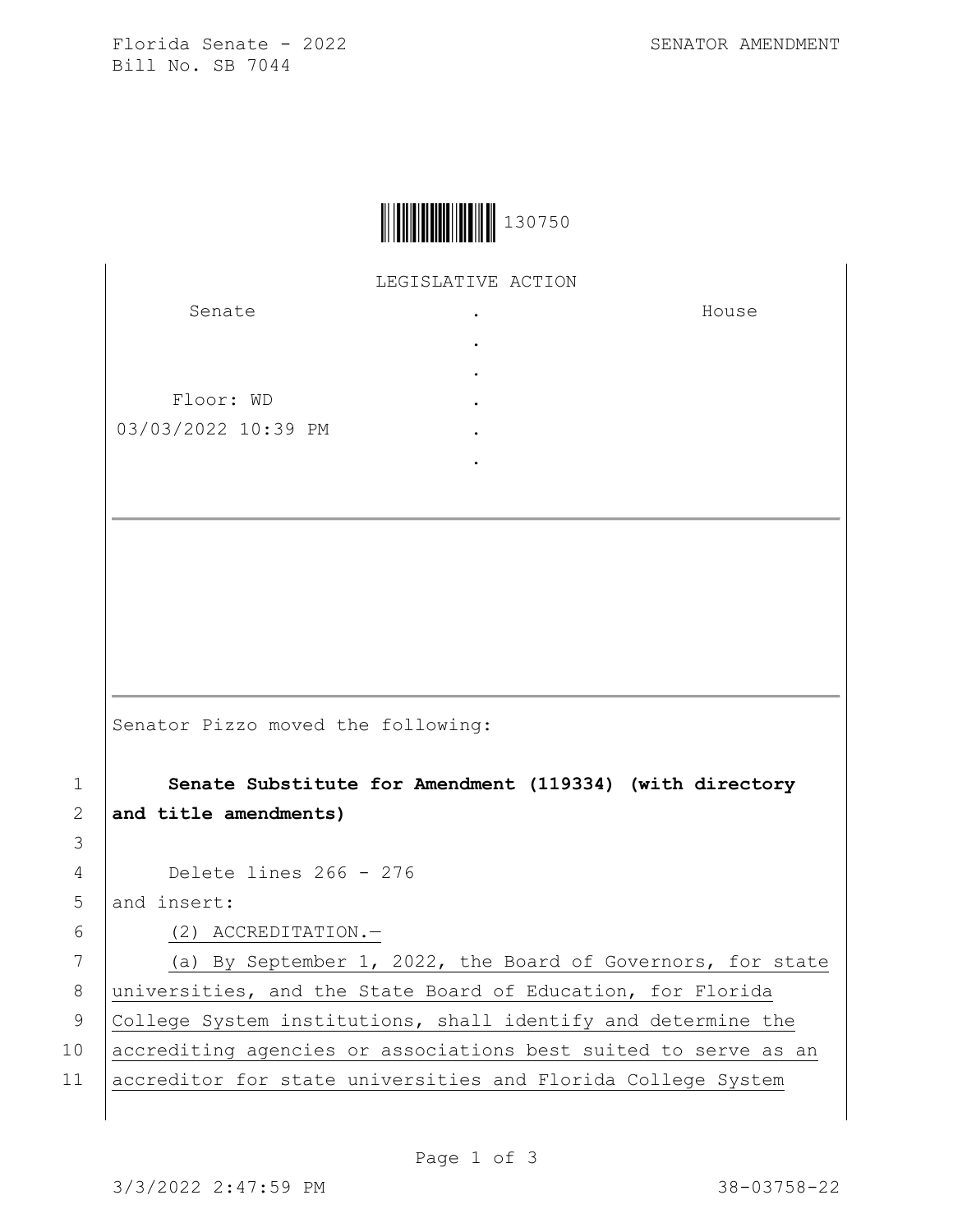Florida Senate - 2022 SENATOR AMENDMENT Bill No. SB 7044



| 12 | institutions. Such accrediting agencies or associations must be  |
|----|------------------------------------------------------------------|
| 13 | recognized by the database created and maintained by the United  |
| 14 | States Department of Education. A state university or Florida    |
| 15 | College System institution may not be accredited by the same     |
| 16 | accrediting agency or association for consecutive accreditation  |
| 17 | cycles. In the year following reaffirmation or fifth-year review |
| 18 | by their accrediting agencies or associations, each state        |
| 19 | university or Florida College System institution must seek and   |
| 20 | obtain accreditation from an accrediting agency or association   |
| 21 | identified by the Board of Governors or State Board of           |
| 22 | Education, respectively, before its next reaffirmation or fifth- |
| 23 | year review date. The requirements of this subsection are not    |
| 24 | applicable to those professional, graduate, departmental, or     |
| 25 | certificate programs at state universities or Florida College    |
| 26 | System institutions that have specific accreditation             |
| 27 | requirements or best practices, including, but not limited to,   |
| 28 | law, pharmacy, engineering, or other similarly situated          |
| 29 | educational programs.                                            |
| 30 | (b) If, after a necessary period of inquiry, a public            |
| 31 | postsecondary institution is not accepted by an accreditor of    |
| 32 | equal or higher quality than their current accreditor before the |
| 33 | end of the current accreditation cycle, the institution may      |
| 34 | remain with its current accreditor to avoid loss of              |
| 35 | accreditation and loss of student access to federal financial    |
| 36 | aid.                                                             |
| 37 |                                                                  |
| 38 | ====== D I R E C T O R Y C L A U S E A M E N D M E N T ======    |
| 39 | And the directory clause is amended as follows:                  |
| 40 | Delete line 259                                                  |
|    |                                                                  |